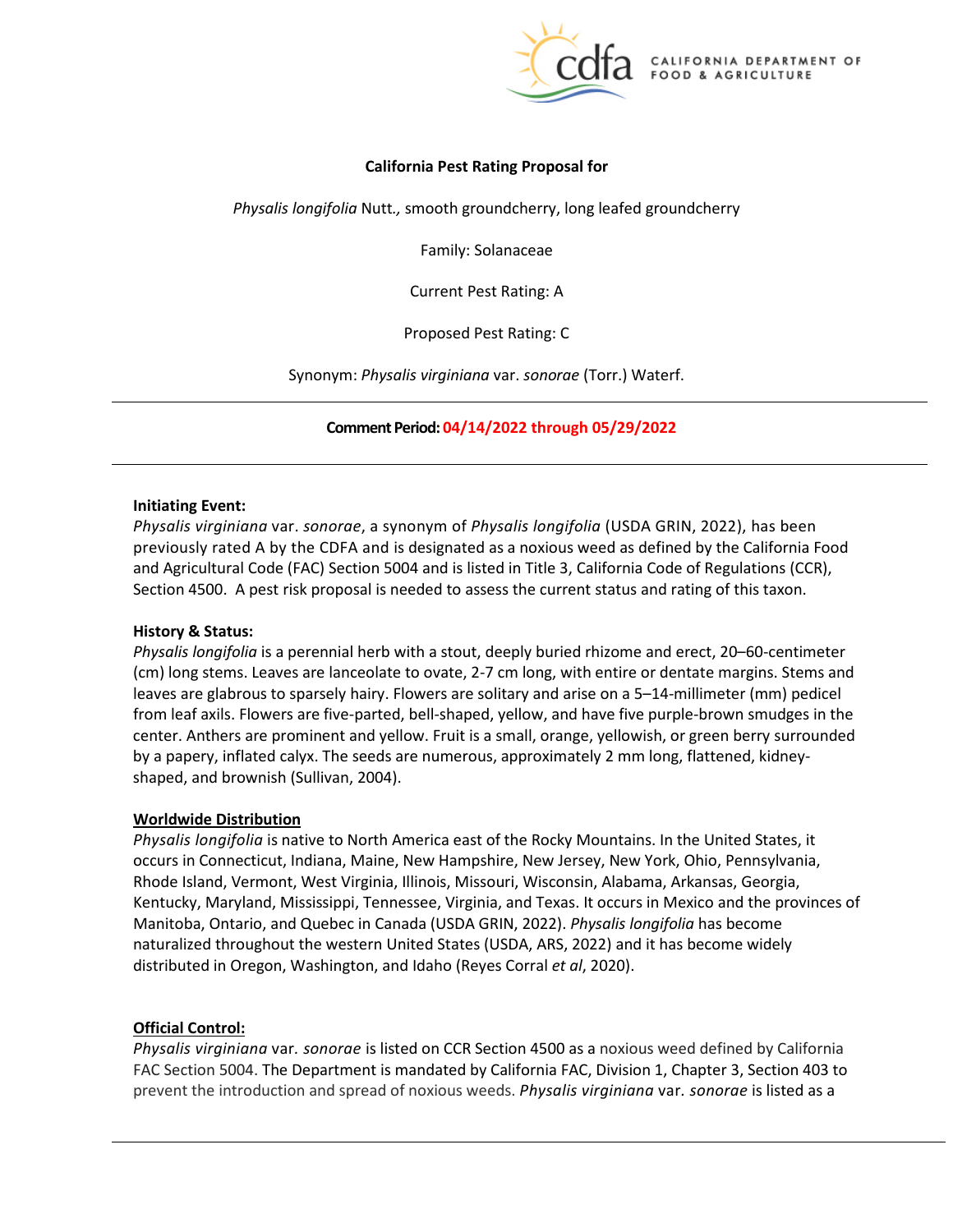

 restricted noxious weed seed defined by California FAC Section 52258 and is subject to tolerances when found in agricultural seed shipments.

 **California Distribution:** *Physalis longifolia* is identified as a waif in California. It is reported to occur in the northern California area of Shasta Valley (Siskiyou County) (Nee, 2012; CalFlora, 2022). There are made in the 1960's in Santa Barbara and San Diego counties, the latter without a definite locality. also individual records in the Consortium of California Herbaria database (CCH, 2022) from collections

 *virginiana* var*. sonorae* in the California Department of Food and Agriculture, Pest and Damage Record **California Interceptions**: There are no recorded interceptions of *Physalis longifolia* or *Physalis*  database (CDFA/PDR database, 2022).

#### **Consequences of Introduction**

## **1)** Climate/Host Interaction: Score is Medium (2)

 *Physalis longifolia* is described as low-water tolerant and grows at elevations ranging from 770-830 meters above sea level. It is found in disturbed places and fields (Nee, 2012). Rydberg (1896) states that "*Physalis longifolia* grows generally in rich soil in the prairie and plain region of the central United States."

-Low (1) Not likely to establish in California; or likely to establish in very limited areas

- **- Medium (2) may be able to establish in a larger but limited part of California**
- High (3) likely to establish a widespread distribution in California

## **2) Known Pest Host Range:** Score is **High (3)**

*Physalis longifolia* can occur wherever general ecological conditions exist that are conducive to its survival.

- Low (1) has a very limited host range
- Medium (2) has a moderate host range
- **- High (3) has a wide host range**

# **3) Pest Dispersal Potential:** Score is **Medium (2)**

*Physalis longifolia* reproduces by seed and propagates aggressively via an extensive rhizome system (Reyes Corral *et al.*, 2020). Hitchcock (1898) found that pieces of roots of *Physalis longifolia* larger than ½ inch in length were able to produce adventitious buds.

- Low (1) does not have high reproductive or dispersal potential

# **- Medium (2) has either high reproductive or dispersal potential**

- High (3) has both high reproduction and dispersal potential

# **4) Economic Impact:** Score is **High (3)**

 identified as the vector of '*Candidatus Liberibacter solanacearum*' a bacterial pathogen that can In field and greenhouse studies conducted in the potato growing regions of Idaho and Washington, *Physalis longifolia* was found to be a host for multiple life stages (including egg and nymph) of potato psyllids *(Bactericera cockerelli)* (Reyes Corral *et al.*, 2020)*.* Potato psyllids have been infect and cause foliar die-back of *Physalis longifolia* and that causes zebra chip disease in potato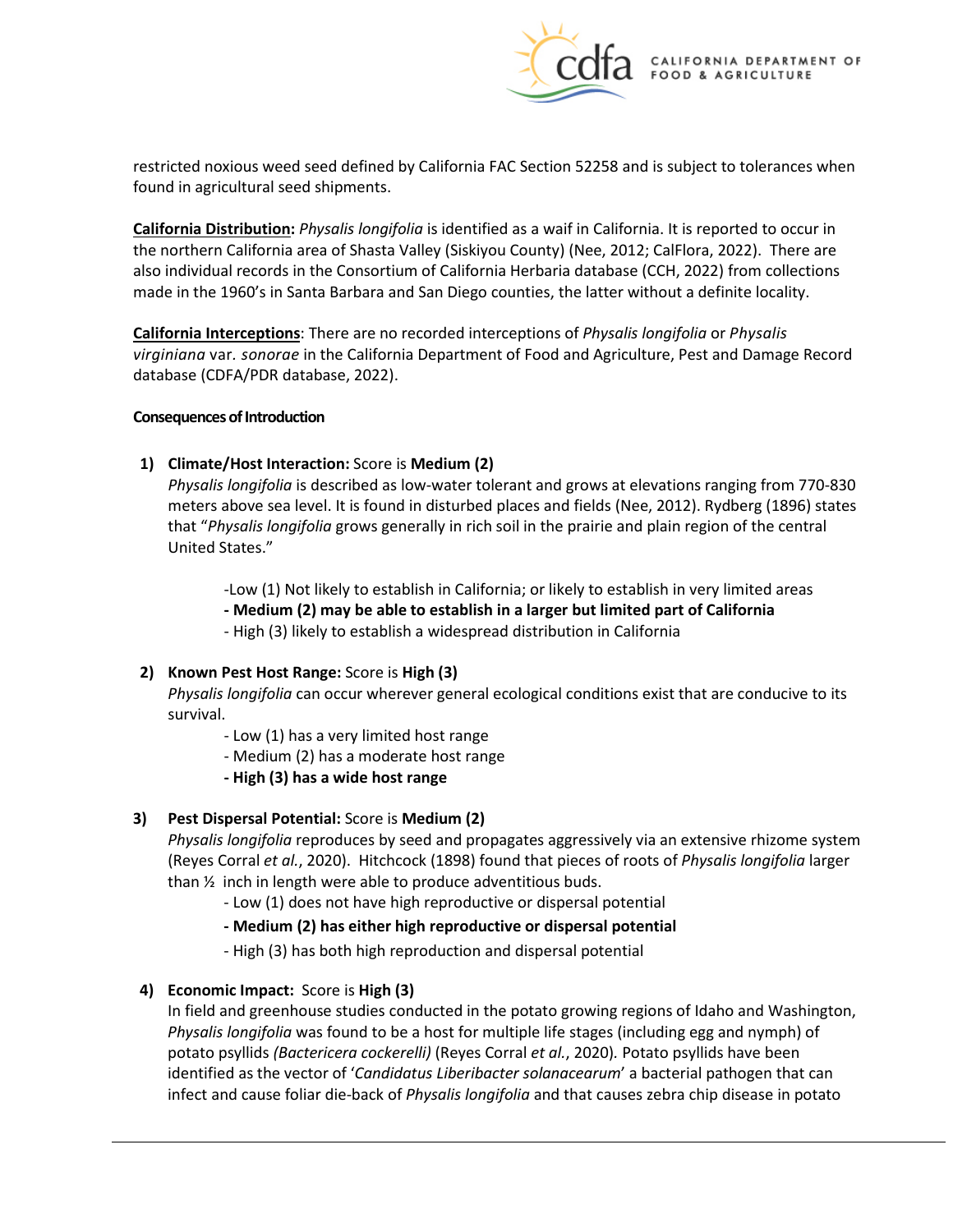

 and vein greening disease in tomatoes (Reyes Corral et al, 2020). Zebra chip disease makes infected plants that could then "be available for psyllid colonization and pathogen acquisition" in the spring potato growing season (Reyes Corral et al, 2020). According to Prager et al (2016), the potato psyllid can be found in California throughout the year from San Diego to the Sacramento potatoes unmarketable (Reyes Corral et al, 2020). The study authors suggest that '*Candidatus Liberibacter solanacearum*'-infected *Physalis longifolia* plants can be a source of bacterial transmission to potatoes. The study authors warn that even if above-ground plant parts die back due to disease or are controlled with herbicide, infected rhizomes can overwinter and produce Valley.

 2021 and had a total production value of over \$230,000 (USDA/NASS, 2021). Leading potato producing counties in 2019, with respective total of state's potato production, were Kern (47.3%); San Joaquin (16.4%); Modoc (15.6%); Siskiyou (8.3%); and Imperial (6.0%) (CDFA, 2020). Potatoes (including seed potatoes) were planted on approximately 28,000 acres in California in

 Colombia (USDA, PExD, 2022). *Physalis longifolia* var. *subglabrata* is listed as a prohibited weed seed by the state of Idaho (NPN, 2022) and as a Harmful Organism by the County of Peru (USDA, *Physalis longifolia* is listed as a Harmful Organism subject to import restrictions by the country of PExD 2022). Agricultural shipments entering those destinations are subject to restrictions and/or quarantine actions.

- **A. The pest could lower crop yield.**
- **B. The pest could lower crop value (includes increasing crop production costs).**
- **C. The pest could trigger the loss of markets (includes quarantines).**
- D. The pest could negatively change normal cultural practices.
- **E. The pest can vector, or is vectored, by another pestiferous organism.**
- F. The organism is injurious or poisonous to agriculturally important animals.
- G. The organism can interfere with the delivery or supply of water for agricultural uses.

Economic Impact:

- Low (1) causes 0 or 1 of these impacts
- Medium (2) causes 2 of these impacts
- **- High (3) causes 3 or more of these impacts**
- **5) Environmental Impact:** Score is **Medium (2)** 
	- A. The pest could have a significant environmental impact such as lowering biodiversity, disrupting natural communities, or changing ecosystem processes.
	- B. The pest could directly affect threatened or endangered species.
	-
	- C. The pest could impact threatened or endangered species by disrupting critical habitats**. D. The pest could trigger additional official or private treatment programs.**
	- E. The pest significantly impacts cultural practices, home/urban gardening or ornamental plantings.

Environmental Impact:

**-** Low (1) causes none of the above to occur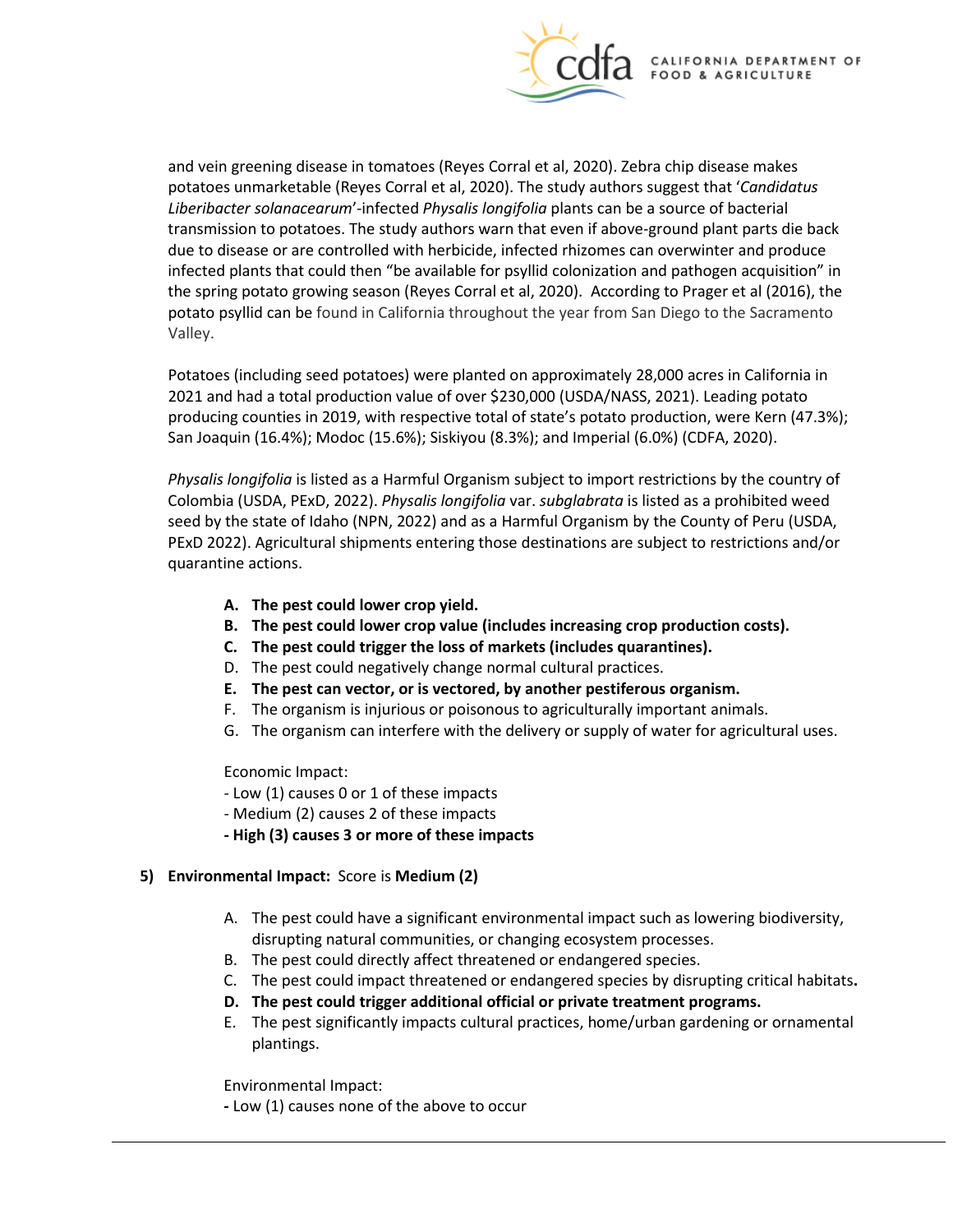

## - **Medium (2) causes one of the above to occur**

- High (3) causes two or more of the above to occur

 Consequences of introduction to California for *Physalis longifolia* **Medium (12)** 

 $Low = 5-8$  points **Medium = 9-12 points**   $High = 13-15$  points

# **1) Post Entry Distribution and Survey Information**: Score is **Low (-1)**

 were collected between 1965-1977, and one record of *Physalis longifolia* collected in Santa Barbara The CalFlora dataset contains six records of *Physalis longifolia* occurrences in Siskiyou County that County in 1960 (Calflora, 2022).

 -Not established (0) Pest never detected in California or known only from incursions. **-Low (-1) Pest has a localized distribution in California or is established in one suitable climate/host area (region).** 

-Medium (-2) Pest is widespread in California but not fully established in the endangered area, or pest established in two contiguous suitable climate/host areas.

-High (-3) Pest has fully established in the endangered area, or pest is reported in more than two contiguous or non-contiguous suitable climate/host areas.

# **7) Final Score: Medium (12-1=11)**

## **Conclusion and Rating Justification:**

 *var. sonorae* to other states, and to help prevent the spread of *Physalis longifolia* to new areas Due to the Medium score of this analysis, the existing state noxious weed restrictions regulating interstate shipments and controlling the movement of *Physalis longifolia* and/or *Physalis virginiana*  within California, a C-rating is recommended.

## **Uncertainty:**

 addition to variety *longifolia*, which includes the type of the species. *Physalis virginiana* var. *longifolia* var. *longifolia* (USDA GRIN, 2022). Because the biology and risks to California for each of There are multiple taxonomic varieties that have been recognized within *Physalis longifolia*, including var. *subglabrata* (Mack. & Bush) Cronquist and var. *texana* (Rydb.) J. R. Sullivan, in *sonorae*, the scientific name currently used in the CCR 4500 list, is now treated as a synonym of *P.*  these varieties is likely to be similar, an inclusive approach has been used to establish a rating for the entire species.

#### **References**

[Calflora:](https://www.calflora.org/) Information on California plants for education, research, and conservation, with data contributed by public and private institutions and individuals, including the [Consortium of California](http://ucjeps.berkeley.edu/consortium/about.html)  [Herbaria.](http://ucjeps.berkeley.edu/consortium/about.html) 2020. Berkeley, California[. https://www.calflora.org/](https://www.calflora.org/) Assessed March 4, 2022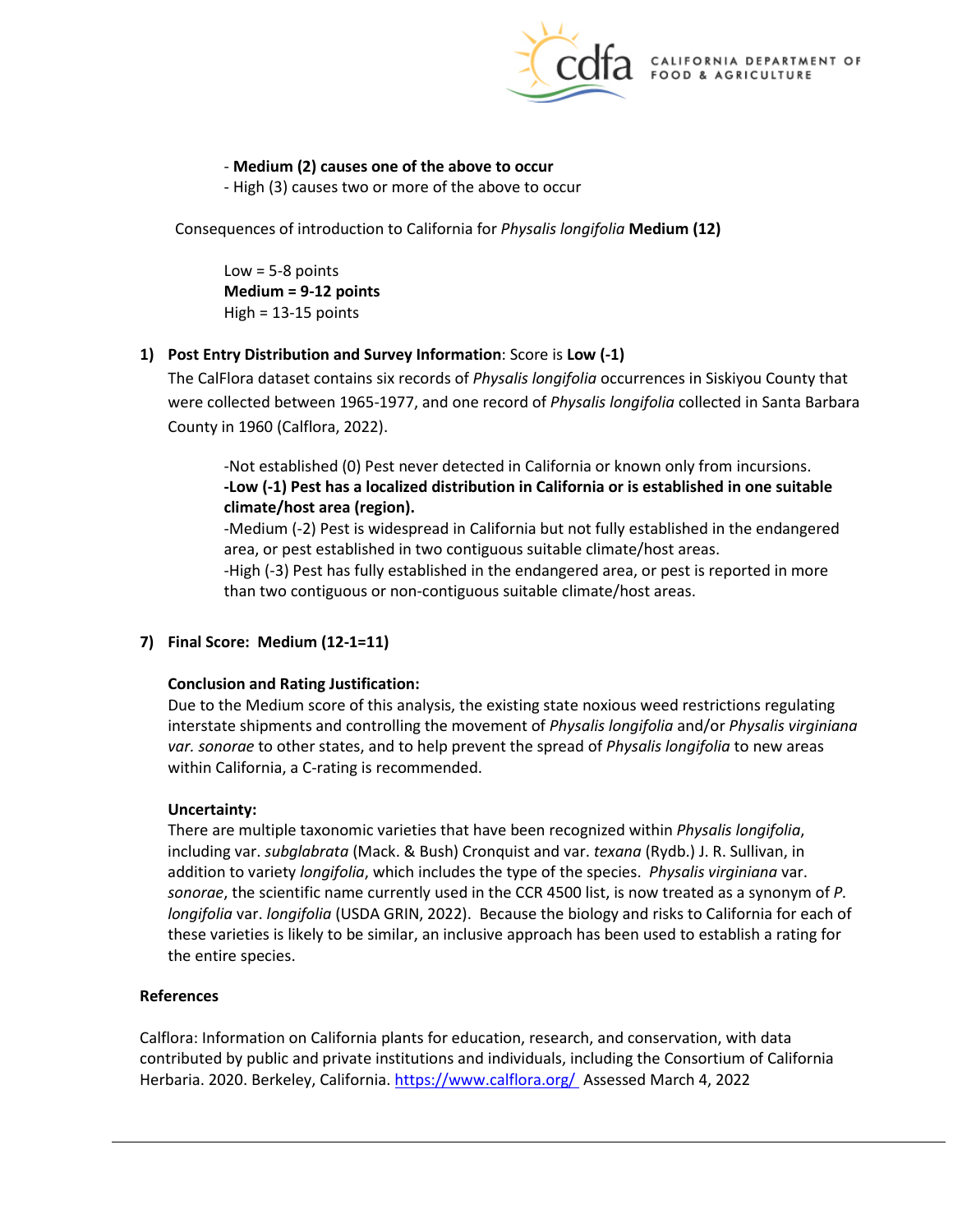

 California Department of Food and Agriculture, California Agricultural Statistics Review (Crop Report), 2020[. https://www.cdfa.ca.gov/Statistics/PDFs/2020\\_Ag\\_Stats\\_Review.pdf](https://www.cdfa.ca.gov/Statistics/PDFs/2020_Ag_Stats_Review.pdf) Accessed March 7, 2020.

 California Department of Food and Agriculture (CDFA), Plant Pest Diagnostics Branch, Pest and Damage Record (PDR) Database. Accessed March 4, 2022.

Consortium of California Herbaria (CCH). 2022.<https://ucjeps.berkeley.edu/consortium/>Accessed March 24, 2022.

 Hitchcock, A. S. (1898). Fifth report on Kansas weeds: Vegetative propagation of perennial weeds (No. 76). Experiment Station, Kansas State Agricultural College. [https://www.google.com/books/edition/Fifth\\_Report\\_on\\_Kansas\\_Weeds/shwnAQAAMAAJ?hl=en&gb](https://www.google.com/books/edition/Fifth_Report_on_Kansas_Weeds/shwnAQAAMAAJ?hl=en&gbpv=1&dq=physalis+longifolia+poisoning&pg=PA1&printsec=frontcover)  [pv=1&dq=physalis+longifolia+poisoning&pg=PA1&printsec=frontcover A](https://www.google.com/books/edition/Fifth_Report_on_Kansas_Weeds/shwnAQAAMAAJ?hl=en&gbpv=1&dq=physalis+longifolia+poisoning&pg=PA1&printsec=frontcover)ccessed March 7, 2022

National Plant Board (NPB), State Law and Regulation Summaries[. https://nationalplantboard.org/laws](https://nationalplantboard.org/laws-and-regulations)[and-regulations A](https://nationalplantboard.org/laws-and-regulations)ccessed March 7, 2022

Nee, M. H. 2012. *Physalis longifolia*, in Jepson Flora Project (eds.) Jepson eFlora, [https://ucjeps.berkeley.edu/eflora/eflora\\_display.php?tid=](https://ucjeps.berkeley.edu/eflora/eflora_display.php?tid=) Accessed March 4, 2022

California Agriculture 70(2):89 95. https://calag.ucanr.edu/Archive/?article=ca.v070n02p89 Prager S., Kund G., Trumble J. 2016. Low-input, low-cost IPM program helps manage potato psyllid. Accessed March 7, 2022

 Rydberg, P.A., 1896. The North American species of *Physalis* and related genera. Torrey Botanical [Club.https://www.google.com/books/edition/The\\_North\\_American\\_Species\\_of\\_Physalis\\_a/c7kUAAAA](https://Club.https://www.google.com/books/edition/The_North_American_Species_of_Physalis_a/c7kUAAAA) YAAJ?hl=en&gbpv=1&dq=physalis+longifolia&pg=PA295&printsec=frontcover Accessed March 8, 2022

Sullivan, J.R., 2004. The genus *Physalis* (Solanaceae) in the southeastern United States. Rhodora, pp.305-326[. https://www.jstor.org/stable/23313648?seq=1#metadata\\_info\\_tab\\_contents](https://www.jstor.org/stable/23313648?seq=1#metadata_info_tab_contents) Accessed March 7, 2022

Tropicos, 2022. Missouri Botanical Garden.<https://www.tropicos.org/name/29600208> Accessed March 4, 2022

 United States Department of Agriculture, Agricultural Research Service, National Plant Germplasm System. 2022. Germplasm Resources Information Network (GRIN Taxonomy). National Germplasm [grin.gov/gringlobal/taxon/taxonomydetail?id=316776.](https://npgsweb.ars-grin.gov/gringlobal/taxon/taxonomydetail?id=316776) Accessed March 4, 2022. Resources Laboratory, Beltsville, Maryland[. https://npgsweb.ars-](https://npgsweb.ars-grin.gov/gringlobal/taxon/taxonomydetail?id=316776)

United States Department of Agriculture (USDA), Phytosanitary Certificate Issuance and Tracking System (PCIT), Phytosanitary Export Database (PExD). 2022. <https://pcit.aphis.usda.gov/PExD/faces/ViewPExD.jsf>Accessed March 7, 2022.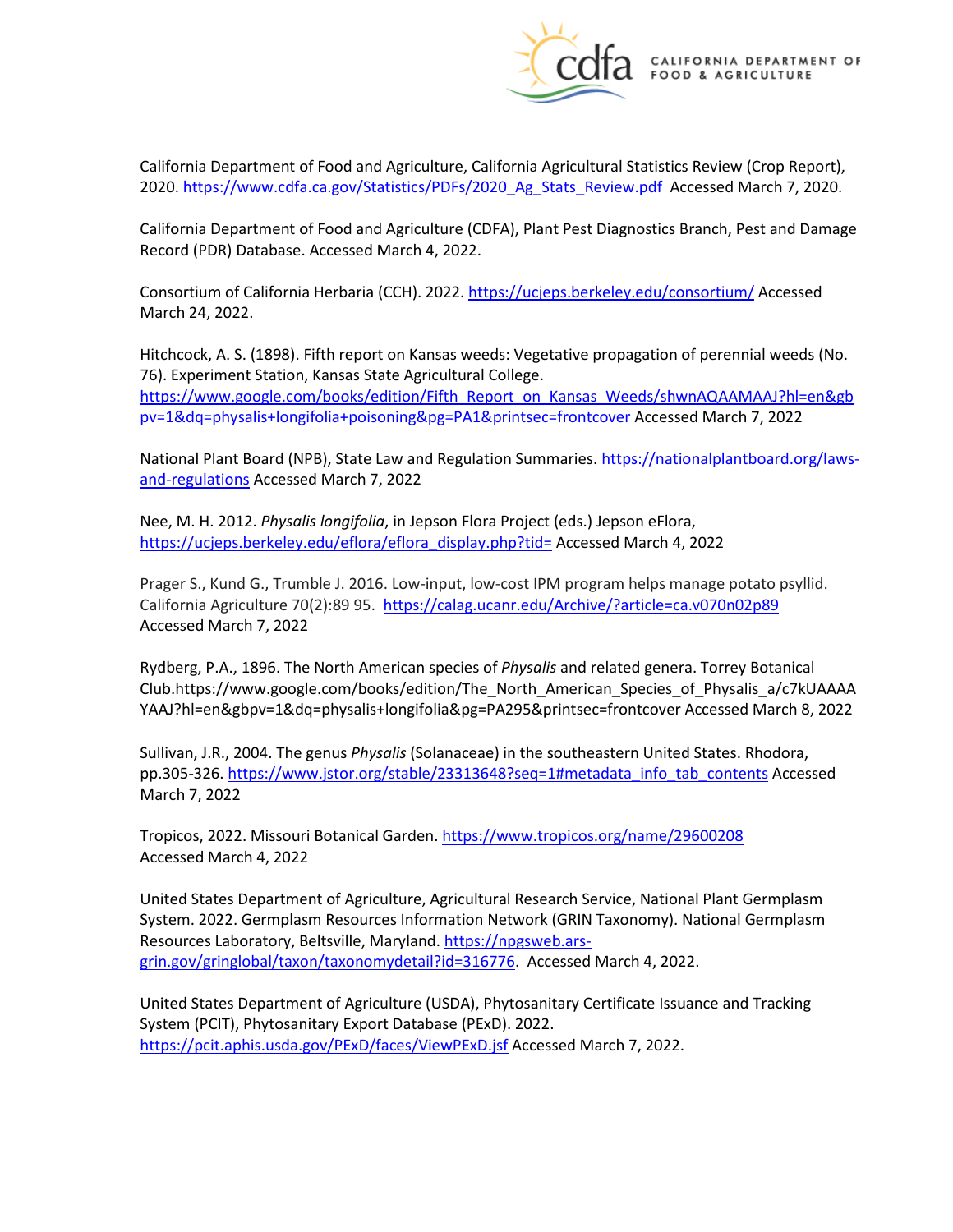

 United States Department of Agriculture (USDA), National Agricultural Statistic Service (NASS). 2021 California State Agriculture Overview [https://www.nass.usda.gov/Quick\\_Stats/Ag\\_Overview/stateOverview.php?state=CALIFORNIA](https://www.nass.usda.gov/Quick_Stats/Ag_Overview/stateOverview.php?state=CALIFORNIA)  Accessed March 8, 2022

Author Contact: Courtney.Albrecht@cdfa.ca.gov

 **Responsible Party:** Robert Price, Primary State Botanist; California Department of Food and Agriculture; Seed Laboratory and Herbarium; 3294 Meadowview Road, Sacramento, CA 95832; (916) 738-6700; [permits@cdfa.ca.gov.](mailto:permits@cdfa.ca.gov)

#### **\*Comment Period: 04/14/2022 through 05/29/2022**

#### **\*NOTE:**

You must be registered and logged in to post a comment. If you have registered and have not received the registration confirmation, please contact us at [permits\[@\]cdfa.ca.gov](https://permits[@]cdfa.ca.gov).

#### **Comment Format:**

 Comments should refer to the appropriate California Pest Rating Proposal Form subsection(s) being commented on, as shown below.

#### **Example Comment:**

 Consequences of Introduction: 1. Climate/Host Interaction: [Your comment that relates to "Climate/Host Interaction" here.]

- $\cdot \cdot$  Posted comments will not be able to be viewed immediately.
- ❖ Comments may not be posted if they:

Contain inappropriate language which is not germane to the pest rating proposal;

 Contains defamatory, false, inaccurate, abusive, obscene, pornographic, sexually oriented, threatening, racially offensive, discriminatory or illegal material;

Violates agency regulations prohibiting sexual harassment or other forms of discrimination;

Violates agency regulations prohibiting workplace violence, including threats.

- $\cdot$  Comments may be edited prior to posting to ensure they are entirely germane.
- Posted comments shall be those which have been approved in content and posted to the website to be viewed, not just submitted.